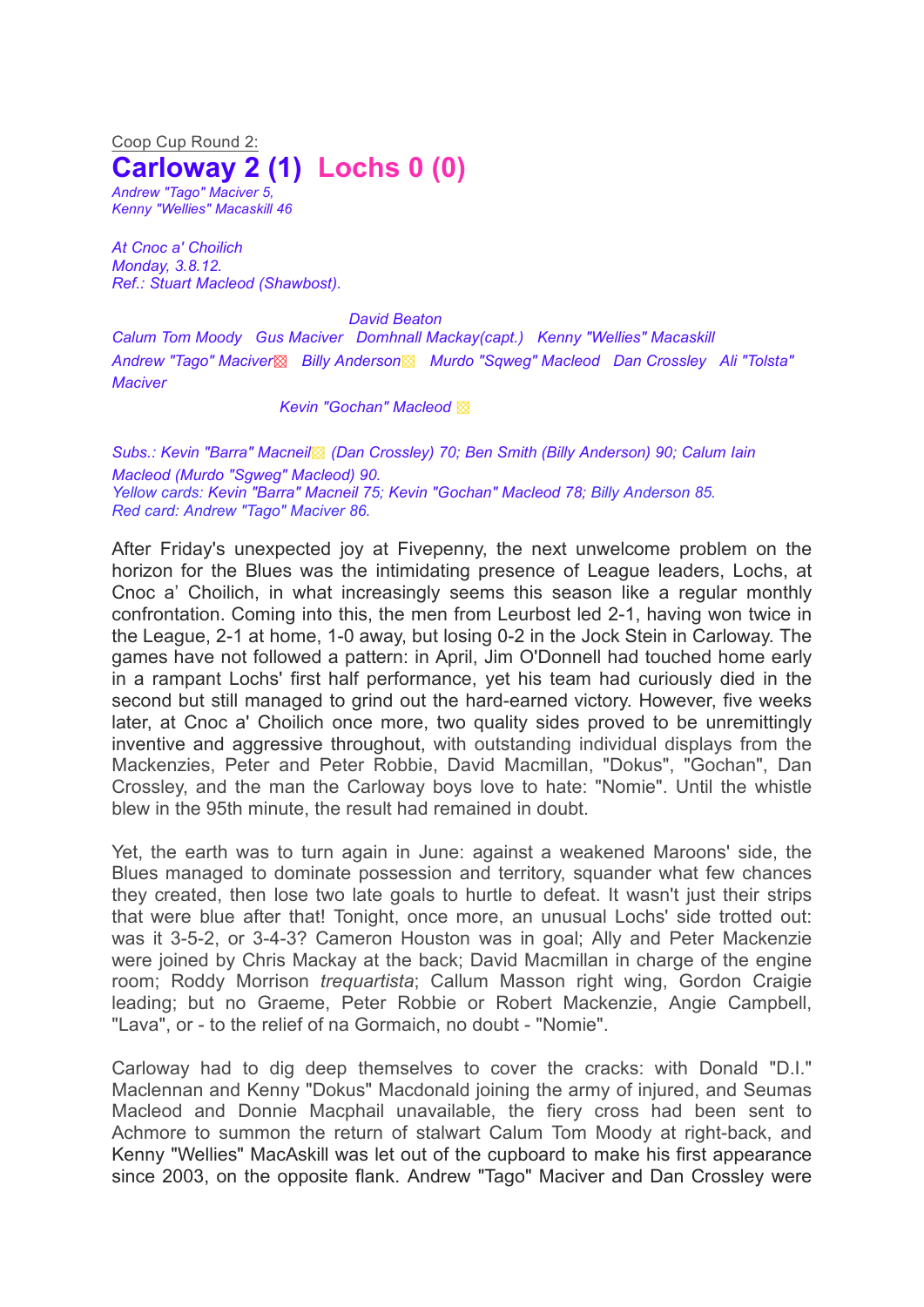risked in midfield; Ali "Tolsta" Maciver recalled left; and Billy Anderson, after his eyeopening display in Ness, continued beside Murdo "Sqweg" Macleod, behind Kevin "Gochan" Macleod, in what looked like a 4-5-1 formation. Lochs' preference for a back three looked justified then, although the Carloway game-plan repeatedly changed throughout, according to circumstance. Mind you, so did Lochs'.

And so, into battle - at times, literally! Clearly, these contests have become more than just "*games* ". The June defeat still rankled down Carloway way - a lost opportunity, in their view, to damage the League pretensions of **THE** team on the island; while the Lochies in turn wished to smack down the likes of Carloway, Back, Athletic, etc., pretenders to their crown; many personal contests here also, bragging rights, and so on: Domhnall v.Peter; Dan v. David; "Pongo" v. Ally; seen clearly later on, when Gus and Roddy wished each other well, nose-to-nose, rather loudly! On a mild, sunny evening, in front of the customary huge crowd, George Spy once more had Cnoc a' Choilich as art-form, resembling Wembley, as the predictable frenetic sparring began.

Carloway quickly returned to old habits: an explosive opener. Neither side, nor the game, had settled into a pattern before Crossley was sent clear on the right to outpace his marker to the bye-line, catch the ball, and turn inwards to goal. He released a low cut-back from 16 metres and the arriving "Pongo" beat the Mackenzies and "Gochan" to smash it low past a helpless Houston from 8 metres.

Whether this caused the Blues to subconsciously relax, or Lochs reacted by moving up a gear, a period of sustained Lochs pressure ensued. On 9 minutes a Macmillan free-kick from the halfway line carried a shade too high for Peter Mackenzie past Beaton's left-hand post, though a Carloway thrust leftwards saw "Pongo" send "Gochan" clear, continue inwards to receive his square cut-back from 16 metres, then be blocked superbly in front of goal by Ally Mackenzie. Straightaway, Lochs surged downfield but the attack foundered in the box; the ball was cleared to the Blues' left, then fired back in from 24 metres, caught Anderson's head and flew backwards over the advancing back-line to a Lochs' man, 16 metres out, leftish, to sweep home low to Beaton's left. Offside was flagged!

Four minutes later a free-kick 24 metres out in the centre gave dead-ball king, Macmillan, a chance to calibrate his sights but his drive flew well-over. The dogged nature of the game was restricting opportunities. Under pressure or by design - four big men at the back; "Pongo" and Anderson in front of them - na Gormaich repeatedly drifted back, defending like granite in the centre, counting on the ingenuity of Crossley and the tenacity of "Sqweg" or "Tolsta" to release "Gochan" and "Pongo" bursting forward; while the elusive Macmillan directed the middle of the park, Morrison in front of him supporting his Wiltord-type twisting and turning to seek the breach, but being repeatedly forced wide to set up the cross behind the line. The direct route to goal, the golden defence-splitter, was continually denied in a penaltybox at times as crowded as downtown New York.

On 23 minutes a Crossley corner on the right short to Mackay saw his chip from 20 metres met by Moody, 14 metres out, but his header at Houston lacked power. On the half-hour Beaton had to move sharply to his left to punch a cross/shot clear from under his bar. Then a sudden move through the middle saw "Sqweg" moving into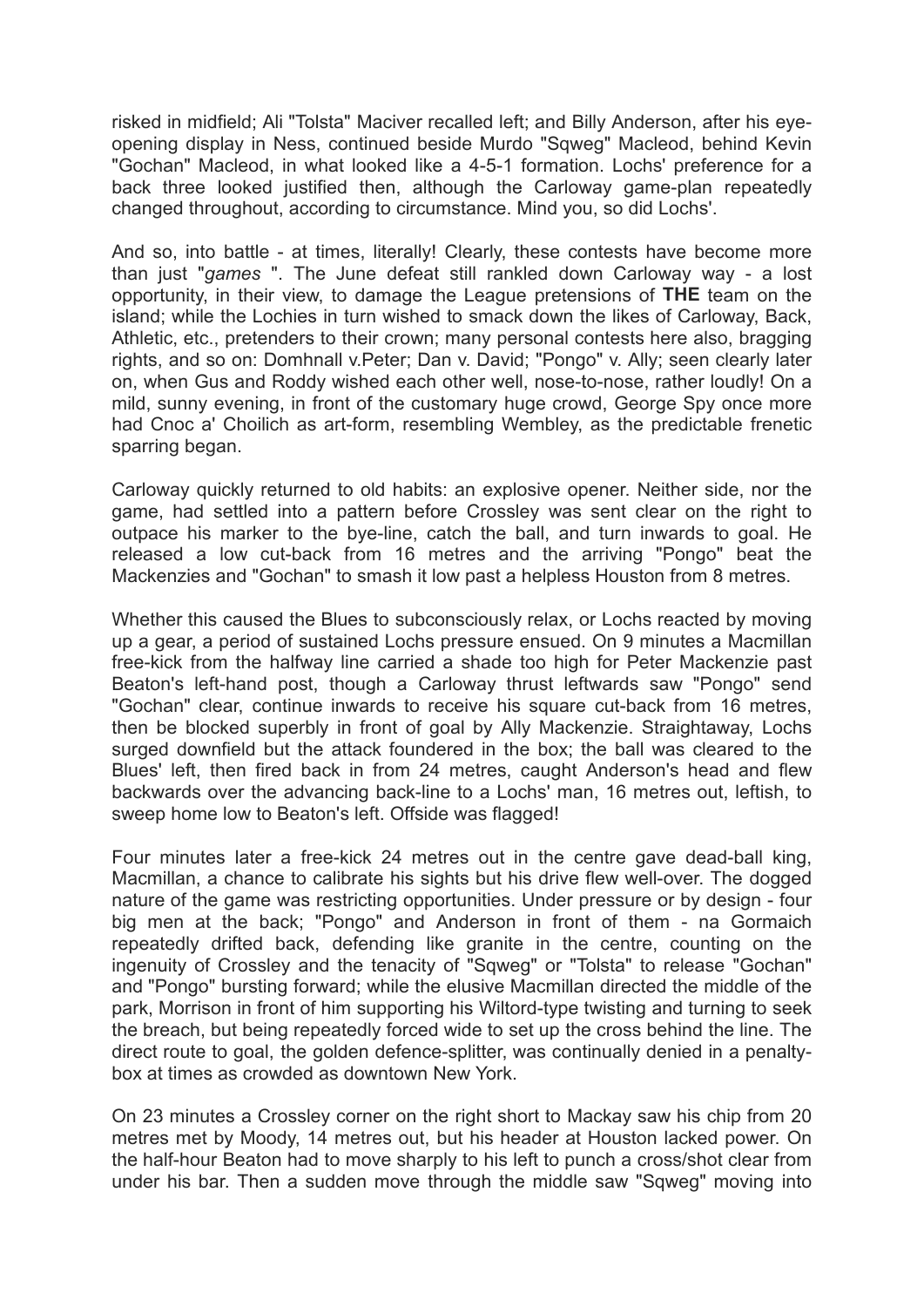Lochs' territory to find "Pongo" and he in turn supplied "Gochan", but his shot from 20 metres went well-over. On 35 minutes Lochs broke at pace on the left, and a sweeping diagonal cross-field move from the halfway line dragged the Blues' defence right; the ball came to Macmillan in the centre and his early lay-off freed the unmarked Masson beautifully to move into the right-hand corner of the box, but as Beaton advanced, he pulled his right-foot shot wide of the far post.

An engrossing first half had presented contrasting strategies. Lochs at times had performed an excellent impression of Carloway's regular approach: live dangerously at the back, as the high back-line and midfield adopt Michels' *totaalvoetbal* tactics, led by a central *animateur*, in this case Macmillan, passing the ball rapidly back and forth, eternally changing direction and places, confident that an opening must come; but with a defence as immoveable as the Great Wall, adopting zonal, rather than man-, marking, it doesn't necessarily follow. Liechtenstein, San Marino, and Andorra do it all the time. But they don't have players like Crossley, "Pongo", and "Gochan" ever-ready to break, cleverly, at pace, to turn the knife.

Whatever Roy Shirkie advised over the half-time oranges, however, received an immediate set-back. A trademark Crossley corner on the right witnessed the Blues' own Roberto Baggio send the sweetest of left-foot in-swingers over Houston and a massed defence to the far post where "Wellies", slightly non-plussed by "Gochan" beside him 6 metres out, mistimed his header but saw the ball strike his left shoulder, and bounce down and into the unguarded net. Lochs had had most of the play, but two early strikes had given Carloway the initiative. There was no real need to do a Ranieri, yet na Gormaich continued to juggle positions, becoming 3-5-2, with the captain joining right midfield and "Pongo" aiding the tireless "Gochan"; even Anderson crept slightly forward and roved. In their turn, the Lochies went for broke; as well losing a cup-tie 6-0 as 2-0, with Peter Mackenzie becoming active in midfield to abet the irrepressible Macmillan. A plethora of chances, for both sides, naturally appeared.

On 51 minutes an almighty Anderson diagonal from the left touchline found Crossley racing into the box on the right but the Lochs' captain miraculously got back to force him wide and out. Immediately at the other end a through pass finally found O'Donnell(?) gliding into the box but a magnificent "Wellies" tackle robbed him of the ball. On 56 minutes Crossley shot over centrally from 24 metres, before a "Gochan" cross from the left on the hour just carried too high for the arriving "Pongo" and Anderson. Two minutes later a catastrophically misplaced pass left Crossley free on the right edge of the box to settle proceedings; he reacted instinctively by lifting the ball over the rushing Houston but it cleared the far post. On 69 minutes Peter Mackenzie forced his way down left, checked, then passed square to the near edge of the box, but the low shot, through a defender's legs, was spotted at the last moment by an unsighted Beaton, low to his right. Next, the keeper reacted swiftly after 75 minutes, to tip a Macmillan free-kick from 22 metres over the bar.

It was now all-or-nothing from the Maroons, as Carloway retreated further and further, cleared the ball long, and generally frustrated/blocked - by any means. Tempers rose; Stuart Macleod had to keep sharpening his pencil. A clear sight of goal was still being denied to Lochs, and better openings kept occurring for the breaking team - as they always do. On 78 minutes "Pongo" broke down the right,